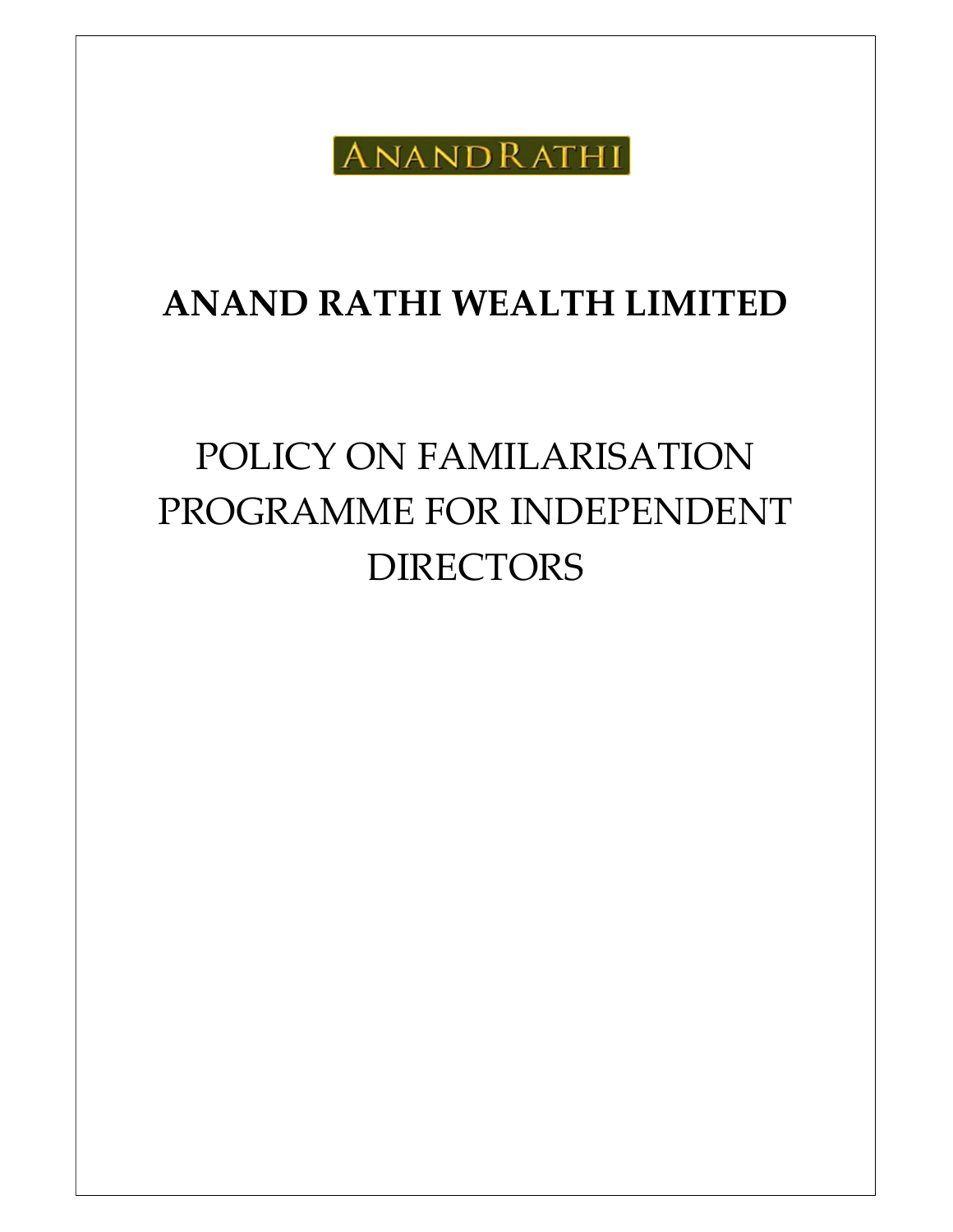### **Contents**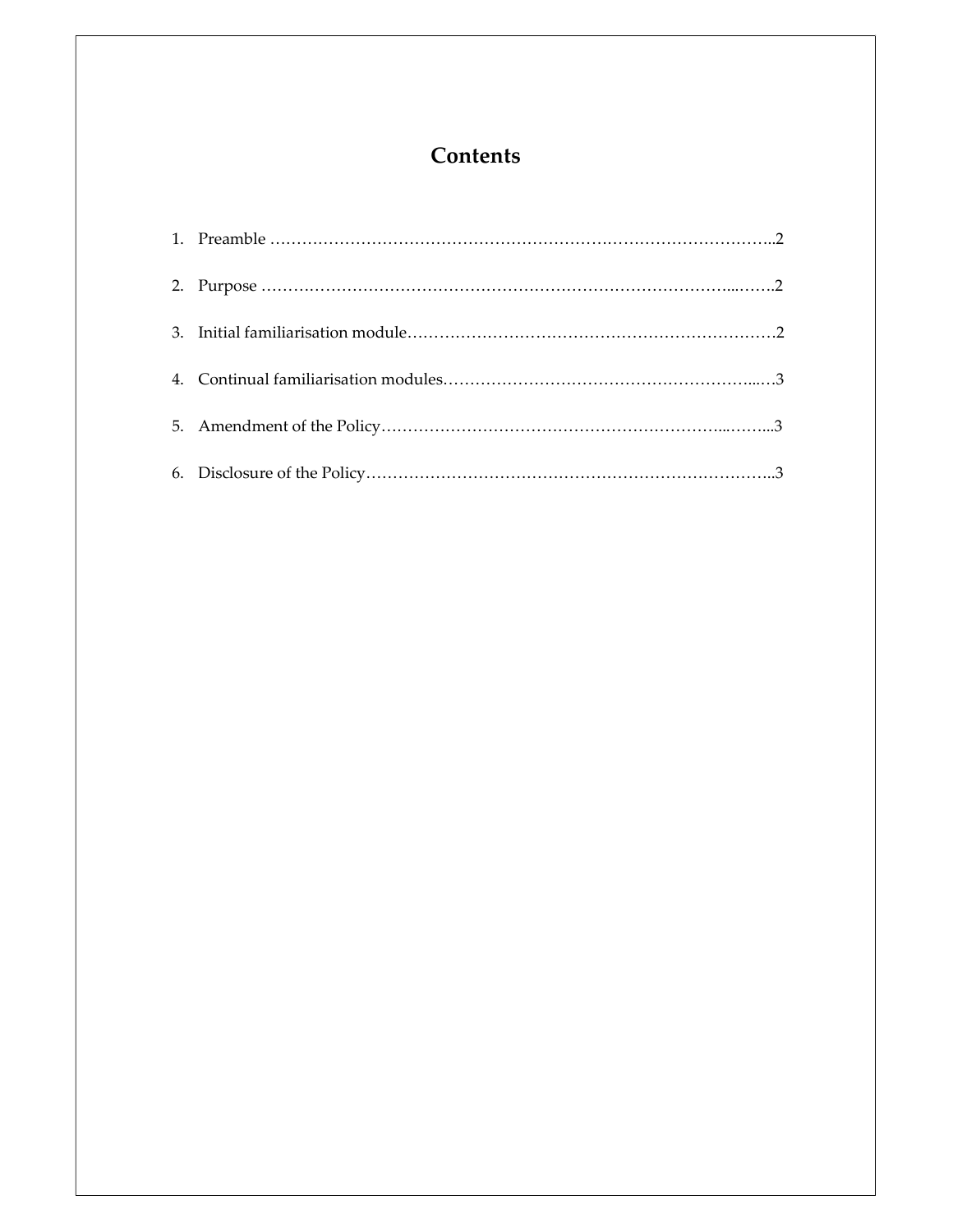#### Preamble

The enactment of the Companies Act, 2013 (the Act, 2013) and Regulation 25(7) and 46 SEBI (Listing Obligations and Disclosure Requirements) Regulations, 2015, have brought to the fore a number of provisions which will help the directors and the companies to ensure better corporate governance. In order to increase the Board's effectiveness, the Company shall familiarize the Independent Directors with the Company, their roles, rights, responsibilities in the Company, nature of the industry in which the Company operates, business model of the Company, etc., through various programmes. Training needs are identified as being a mandatory requirement now so as to enhance the skills and competencies.

#### Purpose

The Familiarization Programmes are aimed to familiarize the independent directors with the company, their roles & responsibilities in the company, nature of industry in which the company operates and business model of the company by imparting suitable training sessions.

#### Initial Familiarisation module

At the time of appointing an Independent Director, a formal letter of appointment is given to him/her, which inter-alia explains the role, function, duties and responsibilities expected of him/her as an Independent Director of the Company. The Company conducts an introductory familiarisation program/presentation, when a new Independent Director comes on the Board of the Company.

At the outset, all the independent directors are provided an overview of:

- Criteria of independence applicable to Independent Directors as per SEBI(LODR) Regulations, 2015 and the Companies Act, 2013;
- Business of the Company/ subsidiary companies, business performance, operations, finance, Corporate Social Responsibility, Board effectiveness etc.
- Roles, functions, Duties, Responsibilities and liabilities of Independent Directors as per the provisions of the Companies Act, 2013 and rules framed thereunder, the listing regulations, the Memorandum & Articles of Association and the rules/regulations/guidelines issued by regulatory authorities.
- Code of Conduct for the Directors of the Company as approved by the Board of Directors from time to time.
- Directors Responsibility Statement forming part of Boards' Report;
- Vigil Mechanism including policy formulation, disclosures, code for Independent Directors, etc.
- Board Evaluation Process and Procedures